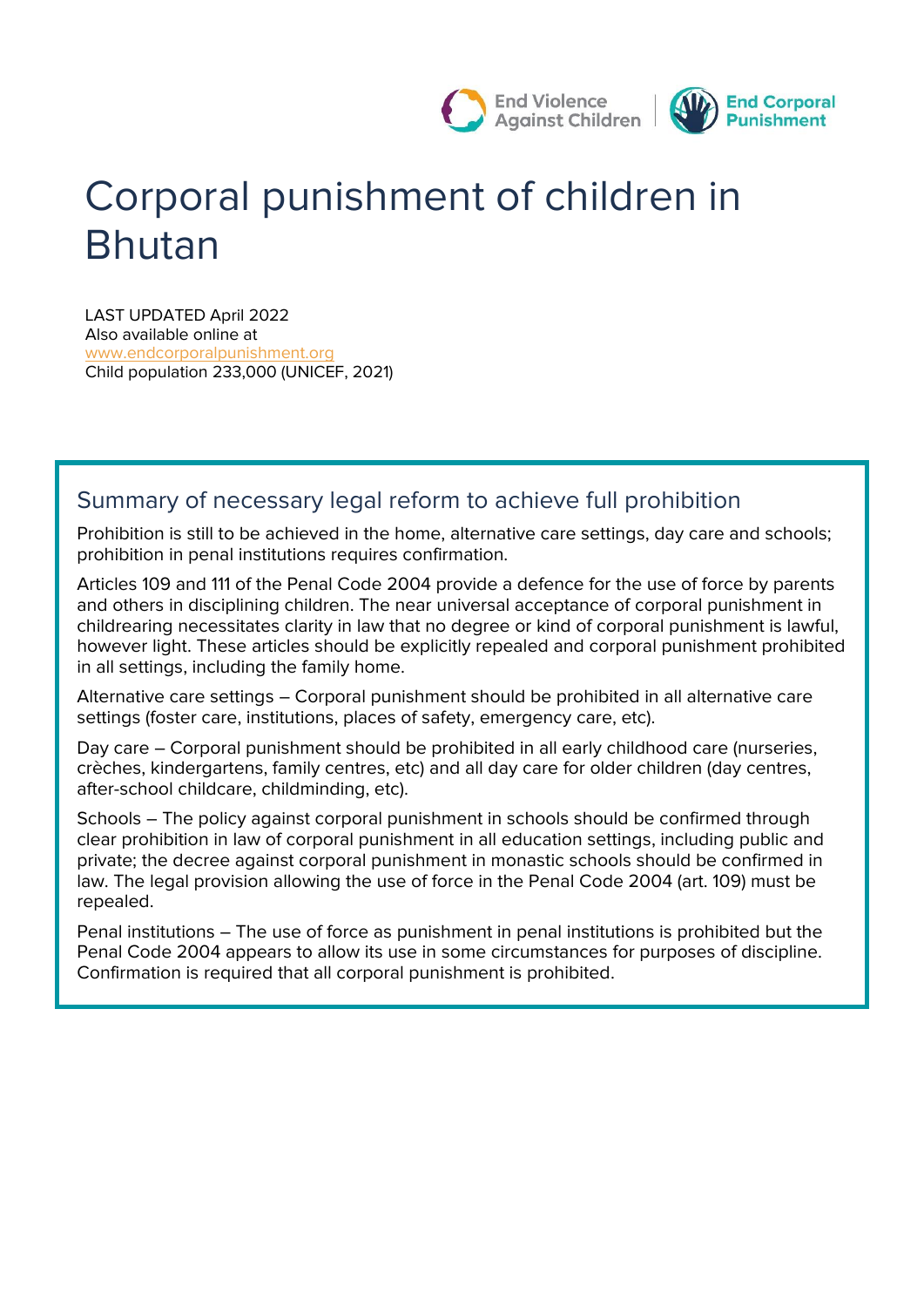## **Current legality of corporal punishment**

#### **Home**

Corporal punishment is lawful in the home. Articles 109 to 112 of the Penal Code 2004 provide for the "use of force for care, discipline, or safety of another". Article 109 states: "A defendant shall have the defence of justification, if the defendant uses force on an incompetent or incapable person and the defendant is the parent or guardian or other person responsible for the general care and supervision of such person and the force: (a) is used with the purpose of safeguarding or promoting the welfare of the incompetent or incapable person, including the prevention of serious misconduct; (b) used is not designed to cause or known to create a substantial risk of causing death or serious bodily injury; and (c) used is no greater than that which is necessary."

At a meeting of the South Asia Forum in July 2006, following on from the regional consultation in 2005 of the UN Secretary General's Study on Violence against Children, the Government made a commitment to prohibition in all settings, including the home. In 2010, Government representatives in SAIEVAC (South Asia Initiative to End Violence Against Children) developed a national action plan to achieve prohibition and in 2011 endorsed a report on progress towards prohibiting corporal punishment in South Asia states which included an analysis of the reforms required in Bhutan.<sup>1</sup> However, subsequent law reform did not achieve full prohibition.

The Child Care and Protection Act 2011 provides for a number of offences against children, including assault (art. 212), cruelty (art. 213), "harsh or degrading correction or punishment" (art. 214) and battery (art. 215). Article 214 prohibits "harsh or degrading correction or punishment" in the home, schools and other institutions but does not cover all corporal punishment; it states that "any corrective measures shall be culturally appropriate and in accordance with rules framed for the discipline of children". The interpretation of article 215 on battery is unclear. Article 11 of the Act states that programmes and services established under the Act shall "be culturally appropriate including any rules that may be required for the discipline of children". Rules under the Child Care and Protection Act were drafted in 2014 and are silent on the issue of corporal punishment.

The Child Adoption Act 2012 states that "during the course of adoption, the child shall be protected from physical or psychological harm caused, or that may be caused, by being subjected or exposed to abuse, ill-treatment, violence or other behaviours" (art. 4).

The Domestic Violence Prevention Act 2013 defines domestic violence as "violence against a person by another person with whom that person is, or has been in a domestic relationship" (art. 3). Violence is defined as "any act, omission or behaviour towards a person which results in physical, sexual, emotional or economic abuse", and physical abuse is defined as including "any act or conduct of the defendant which: (a) causes bodily injury, pain, harm, or danger to life; (b) impairs the health or development of the victim; or (c) otherwise violates the dignity of the victim" (art. 4). It would appear that this could be interpreted as prohibiting all corporal punishment, but the Act is not clear in this respect and the protection for children is undermined by the provisions for the use of force in the Penal Code 2004 (see above). Rules under the Act came into effect in 2015.<sup>2</sup> There is no mention of corporal punishment in the Rules – they only provide that "children experiencing domestic violence on a recurrent basis [be] registered …" (emphasis added).

At the Universal Periodic Review in 2019, Bhutan supported some recommendations on corporal punishment, including one to prohibit all forms of corporal punishment<sup>3</sup> but later noted all other recommendations to enact legislation prohibiting all corporal punishment, stating that its existing legislation was sufficient and that it did not "feel the need to pursue legislative reforms or enactment of new legislation".<sup>4</sup> End Corporal Punishment no longer considers Bhutan committed to prohibiting all corporal punishment of children without delay, as recent law reform failed to achieve prohibition and corporal punishment remains lawful in nearly every setting of children's lives.

<sup>1</sup> SAIEVAC (2011), Prohibition of corporal punishment of children in South Asia: a progress review

<sup>2</sup> 15 July 2016, CEDAW/C/BTN/Q/8-9/Add.1, Reply to the list of issues on eighth/ninth report, paras. 34 and 35

<sup>3</sup> 10 May 2019, A/HRC/WG.6/33/L.6 Unedited version, Draft report of the Working Group, paras. 6(32) and 6(33)

<sup>4</sup> 3 September 2019, A/HRC/42/8/Add.1 Advance version, Report of the Working Group: Addendum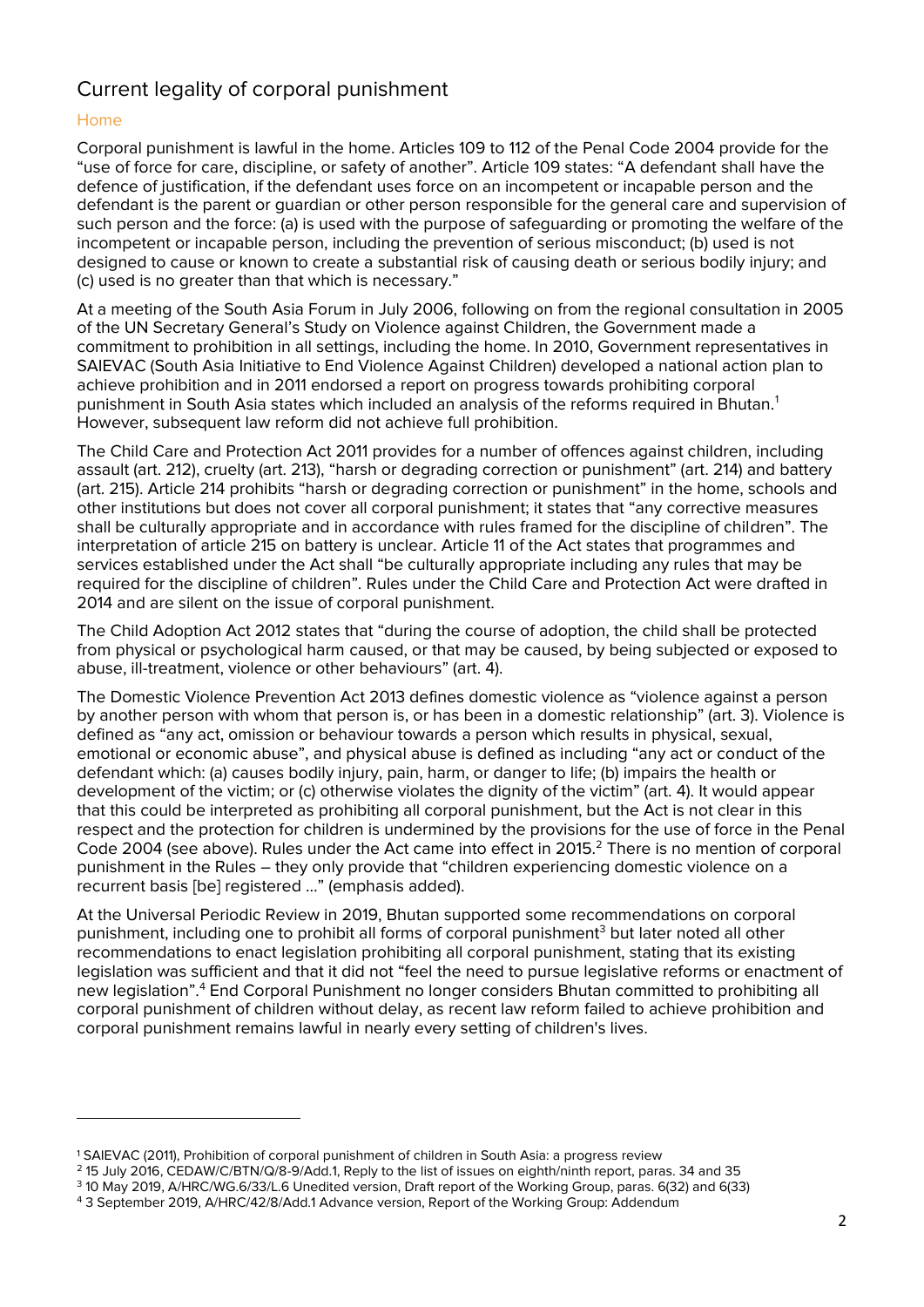#### **Alternative care settings**

Corporal punishment is lawful in alternative care settings under the provisions for the use of force for "discipline" in article 109 of the Penal Code 2004 (see under "Home"). The prohibition of "harsh and degrading correction or punishment" in the Child Care and Protection Act 2011 prohibits corporal punishment of a certain severity, but not all corporal punishment. Children without parental care are often sent to monastic institutions, where corporal punishment is discouraged but not prohibited by law (see under "Schools").

#### **Day care**

Corporal punishment is lawful in day care under the provisions for the use of force for "discipline" in article 109 of the Penal Code 2004 (see under "Home"). The prohibition of "harsh and degrading correction or punishment" in the Child Care and Protection Act 2011 prohibits corporal punishment of a certain severity, but not all corporal punishment.

#### **Schools**

Corporal punishment is lawful in schools under article 109 of the Penal Code 2004 (see under "Home"). A number of non-legislative measures have been taken against corporal punishment in schools: a notification from the Ministry of Education in 1997 stated that it should not be used, confirmed in the Teacher and Student's Code of Conduct 1997 and subsequent administrative directives; corporal punishment is discouraged in schools in the promotion of Gross National Happiness; a resolution was adopted at the 11<sup>th</sup> Annual Education Conference in 2008 to enforce a ban on corporal punishment in schools, and guidance on school discipline was produced in 2011 to encourage positive non-violent forms of discipline. A new Education policy is being drafted, and there have also been reports of High Court decisions condemning corporal punishment of children in schools (information unconfirmed).<sup>5</sup> The Government stated in 2019 that corporal punishment in schools had been banned.<sup>6</sup> But there is no clear prohibition in law of all corporal punishment in schools, only of "harsh or degrading correction or punishment" in article 214 of the Child Care and Protection Act 2011 (see under "Home"). The Bhutan Education City Act 2012 is silent on the issue.

In monastic institutions, where children from the age of 6 are trained as monks and nuns and where orphaned and abandoned children are also sent, a decree of the Je Khenpo (the "chief abbot") reportedly states that corporal punishment should not be used.<sup>7</sup> In the 2013 Annual Conference of the Commission for Monastic Affairs in Bhutan, a resolution on Alternative Forms of Discipline was adopted and the Commission has been undertaking awareness programmes on the issue within monastic institutions.<sup>8</sup> But there is no clear prohibition in law.

#### **Penal institutions**

Corporal punishment appears to be unlawful as a disciplinary measure in penal institutions under the Child Care and Protection Act 2011. Article 73 states: "Every child in conflict with the law shall not be subjected to torture or to cruel, inhuman or degrading treatment or punishment." Article 23 states: "Restraint or force shall be used only when the child poses an imminent threat of injury to oneself or others and only when all other means of control have been exhausted. The use of restraint or force shall never be used as a means of punishment." According to article 75 a child detained for an offence "shall be treated with respect and dignity". However, article 109 of the Penal Code 2004, providing for the use of force for the purpose of "discipline", potentially applies in penal institutions, and article 111 states: "A defendant, who is an authorized official of a prison or other correctional institution shall have the defence of justification, if the defendant uses force and: (a) the defendant believes that the force used is necessary to enforce the lawful rules or procedures of the institution; (b) the nature and degree of the force used is not otherwise forbidden by this Penal Code; (c) if deadly force used is justified

<sup>5</sup> Communication with UNICEF Bhutan, August 2018

<sup>6</sup> 3 July 2019, A/HRC/42/8, Report of the Working Group, para. 73

<sup>7</sup> Government of Bhutan & UNICEF (2013), A situation analysis of children, youth and women in Bhutan – 2012

<sup>8</sup> [2014], CRC/C/BTN/3-5 Advance Unedited Version, Third-fifth state party report, para. 127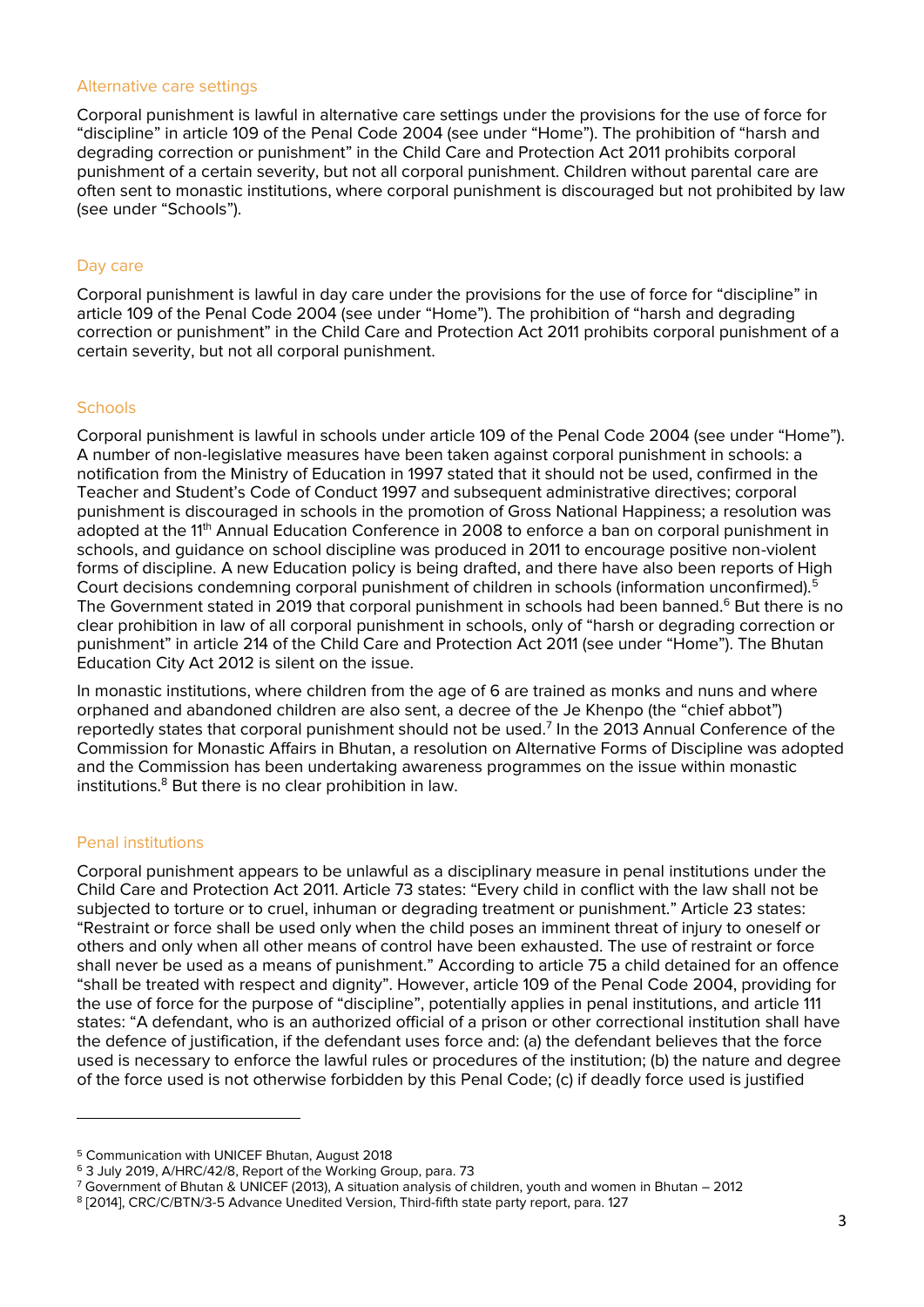under this Penal Code; and (d) the force used is no greater than that which is necessary." Article 2 of the Child Care and Protection Act states that legal provisions in conflict with its provisions are repealed, but we have yet to confirm that this would apply to the defences for the use of force in the Penal Code.

There is no provision for corporal punishment in the Prison Act 2009, though it does provide for solitary confinement and hard labour. Article 125 states that "instruments of restraint, such as chains and fetters, shall not be applied as a means of punishment".

#### **Sentence for crime**

Corporal punishment is unlawful as a sentence for crime. The Constitution 2008 prohibits cruel, inhuman or degrading treatment or punishment (art. 7(17)); the Child Care and Protection Act 2011 includes a similar provision (art. 73), makes no provision for corporal punishment as a sentence of the courts (Chapters 10 to 13) and states that force shall never be used as a means of punishment (art. 23).

## **Universal Periodic Review of Bhutan's human rights record**

Bhutan was examined in the first cycle of the Universal Periodic Review in 2009 (session 6). The following recommendation was made:<sup>9</sup>

"Prohibit corporal punishment of children at home (Slovenia)"

The Government stated that existing legislation adequately addresses corporal punishment in the home, that the Child Care and Protection Bill would strengthen this, and that no new legislation on corporal punishment was being considered.<sup>10</sup>

Examination in the second cycle took place in 2014 (session 19). The following recommendation was made:<sup>11</sup>

"Consider prohibition of the use of corporal punishment of children in all settings (Zambia)"

The Government did not clearly accept or reject the recommendation, stating only that "a National Plan of Action for Child Protection is under implementation".<sup>12</sup>

Third cycle examination took place in 2019 (session 33). The Government supported the following recommendations:<sup>13</sup>

"Intensify efforts for the promotion and protection of the rights of the child eradicating corporal punishment both at school and at home (Chile);

"Take appropriate measures to ensure that the rights of the children are respected, including by prohibiting all forms of corporal punishment (Italy)"

The following recommendations were also extended:<sup>14</sup>

"Review the Penal Code, the Child Care and Protection Act, the Child Adoption Act and the Domestic Violence Prevention Act in order to prohibit all forms of corporal punishment in all settings (Mexico);

"Pursue legislative reform efforts to completely prohibit corporal punishment in all contexts, particularly in the home and at school (Algeria);

"Invest more efforts to ensure the unequivocal prohibition of corporal punishment against children in all settings by law, including at home and in schools (Croatia);

"Prohibit corporal punishment of children in all settings, including the home and schools, and take all measures to enforce it in practice (Iceland);

<sup>9</sup> 4 January 2010, A/HRC/13/11, Report of the working group, para. 101(41)

<sup>10</sup> 4 January 2010, A/HRC/13/11, Report of the working group, para. 101(41); 10 March 2010, A/HRC/13/11/Add.1, Report of the working group: Addendum, para. 41

<sup>11</sup> 2 May 2014, A/HRC/WG.6/19.L.6, Advance Unedited Version, Draft report of the working group, para. 120(36)

<sup>&</sup>lt;sup>12</sup> 17 September 2014, A/HRC/27/8/Add.1, Report of the working group: Addendum, para. 23

<sup>13</sup> 3 July 2019, A/HRC/42/8, Report of the Working Group, paras. 157(32) and 157(33)

<sup>14</sup> 3 July 2019, A/HRC/42/8, Report of the Working Group, paras. 158(37), 158(53), 158(54), 158(55) and 158(56)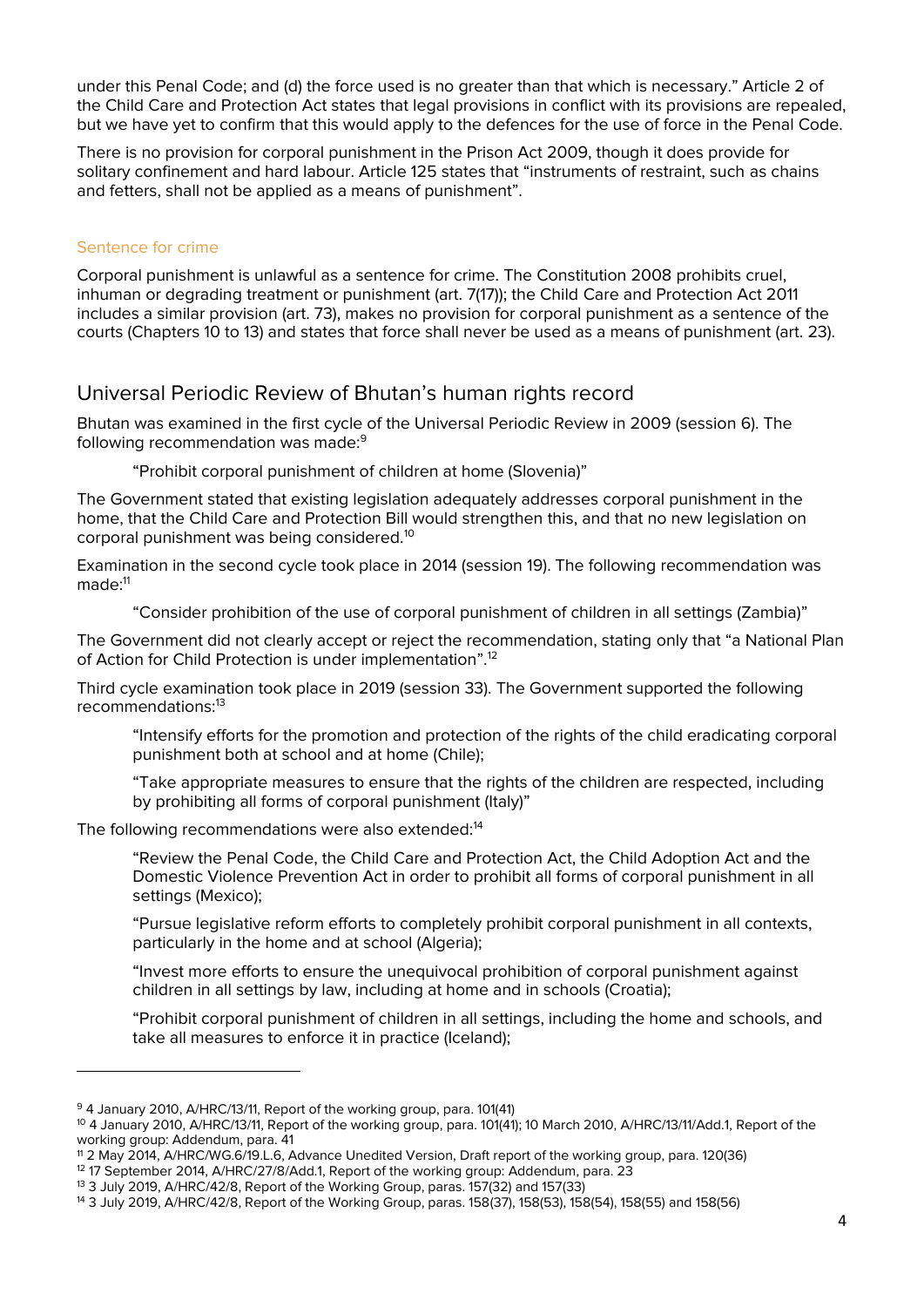"Enact legislation to explicitly prohibit corporal punishment of all children in all settings (Austria)"

The Government later noted those five recommendations, stating "Section 23 of the Child Care and Protection Act of Bhutan 2011 clearly states that 'The use of restraint or force shall never be used as a means of punishment". The Ministry of Education (MoE) adopted the resolution of banning the use of corporal punishment during the 11th National Education Conference in 2008. The National Education Policy 2018 (draft) also reinforces this resolution stating that schools shall practice proactive and positive forms of behavioural management. In addition, the policy also states that 'the use of restraint or force shall never be used as a means of corrective measure or punishment', which is consistent with the Child Care and Protection Act of Bhutan 2011. The Ministry also has introduced the Mindfulness & Emotional Intelligence and Helping Skills program in July 2019 to build the competencies of teachers in understanding the children under their care in the school setting. In view of the above, the Royal Government does not feel the need to pursue legislative reforms or enactment of new legislation."<sup>15</sup>

## **Recommendations by human rights treaty bodies**

#### **Committee on the Rights of the Child**

(5 July 2017, CRC/C/BTN/CO/3-5, Concluding observations on third/fifth report, paras. 22, 38 and 39)

"In the light of its general comment No. 8 (2006) on the right of the child to protection from corporal punishment and other cruel or degrading forms of punishment, the Committee urges the State party to:

(a) Review the Penal Code of 2004, in particular article 109, to prohibit fully the use of corporal punishment in all settings, including the home, alternative care, monasteries, day care and schools; the Child Care and Protection Act of 2011; the Child Adoption Act of 2012; and the Domestic Violence Prevention Act of 2013, to prohibit unequivocally corporal punishment of children;

(b) Finalize promptly the initiative of the Dratshang Lhentshog (Commission for Monastic Affairs) to provide for alternative forms of discipline and take all measures necessary to enforce it in practice;

(c) Ensure that investigations, administrative and legal proceedings are initiated promptly and systematically in relation to cases of corporal punishment of children."

"The Committee welcomes the progress in reaching near universal primary education enrolment and the adoption of the strategic document entitled "Bhutan Education Blueprint 2014-2024". The Committee is however concerned about:

(f)The lasting practice of corporal punishment in schools, notwithstanding the directive from the Ministry of Education banning it.

"The Committee recommends that the State party:

(f) Adopt national legislation to explicitly prohibit corporal punishment in all educational settings and develop public education and awareness-raising programmes, involving children, families, communities, teachers and religious leaders on the harmful effects, both physical and psychological, of corporal punishment, with a view to changing the general attitude towards this practice, and to promote positive, non-violent and participatory forms of child-rearing and discipline;

(g) Develop and implement initiatives to combat violence, sexual harassment and bullying among children in schools, including towards lesbian, gay, bisexual, transsexual and intersex children, and train teachers and students to resolve conflicts peacefully, to create an environment of tolerance and respect;

(h) Seek technical assistance from UNICEF in the implementation of these recommendations."

#### Committee on the Rights of the Child

(8 October 2008, CRC/C/BTN/CO/2, Concluding observations on second report, paras. 37 and 38)

<sup>15</sup> 3 September 2019, A/HRC/42/8/Add.1 Advance version, Report of the Working Group: Addendum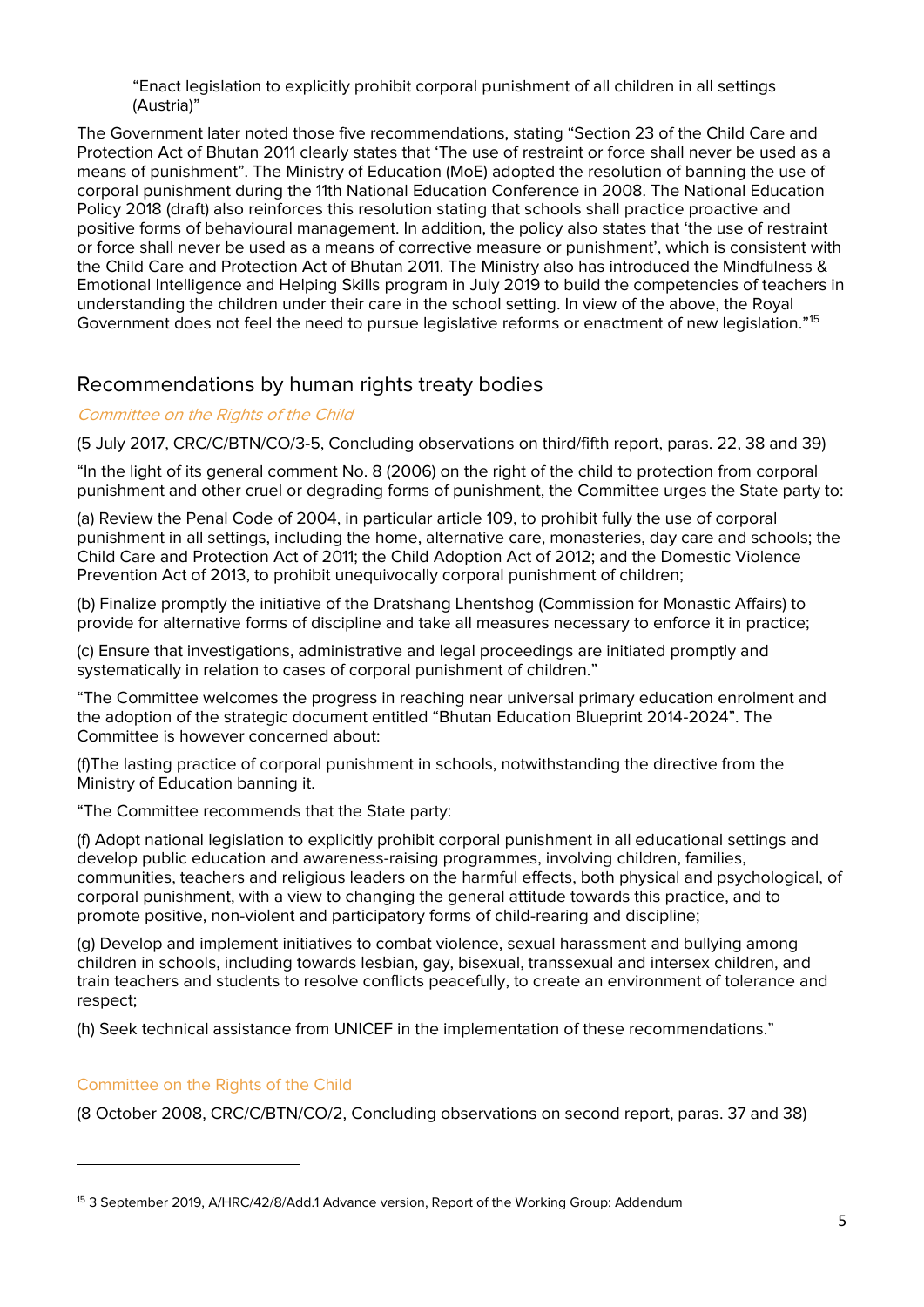"The Committee, while noting that the State party is undertaking measures to promote alternative forms of disciplining, is concerned that corporal punishment has yet to be prohibited at home, in schools and in alternative care settings, including monasteries. The Committee is concerned that corporal punishment is still practiced.

"The Committee recommends that the State party:

a) adopt legislation as soon as possible, explicitly prohibiting all forms of corporal punishment of children in all settings, including the home;

b) take all measures to ensure the enforcement of the law, conduct capacity building of professionals working with children, carry out awareness raising and public education campaigns against corporal punishment and promote non-violent, participatory methods of childrearing and education, while taking into account the Committee's general comment No. 8 (2006) on the right of the child to protection from corporal punishment and other cruel or degrading forms of punishment."

#### Committee on the Rights of the Child

(9 July 2001, CRC/C/15/Add.157, Concluding observations on initial report, paras. 40 and 41)

"Noting the respect for children in Bhutan, the Committee is concerned that there is insufficient information and awareness of the ill-treatment of children in schools and within the family.

"The Committee recommends that the State party: ...

b) take legislative measures to prohibit all forms of physical and mental violence, including corporal punishment and sexual abuse of children in the family, schools, and in institutions;

c) carry out public education campaigns about the negative consequences of ill-treatment of children, and promote positive, non-violent forms of discipline as an alternative to corporal punishment...."

## **Prevalence/attitudinal research in the last ten years**

A national survey conducted in 2016 found the most common forms of physical violence experienced by children to be in the context of corporal punishment. Children reported being subject to tasks involving excessive physical endurance, such as being made to stand for a long time, carry stones or forced to do heavy work (50.5%), and being hit with an object (43.8%). Almost 23% said they had been slapped, punched, kicked, had their ear pulled or twisted, their hair pulled or their knuckles rapped on their forehead. Three quarters (75%) of the children attending day school experienced physical violence at least once by a teacher "most likely in the context of corporal punishment". Corporal punishment was reported less frequently by children attending boarding school (22%). The survey also found "confusion among local leaders and teachers about the status and provisions of different laws and policies", with a number of teachers saying they did not know whether or not policy banning corporal punishment in schools was reaffirmed in the Child Care and Protection Act.

(National Commission for Women and Children, Royal Government of Bhutan & UNICEF Bhutan (2016), Study on Violence Against Children in Bhutan, Thimphu: National Commission for Women and Children, Royal Government of Bhutan & UNICEF Bhutan)

A situation analysis by UNICEF published in 2012 reported that corporal punishment is "quite commonly" inflicted on children at home, in schools, in the workplace and in other settings. In focus group discussions, parents and children often accepted beating as an element of school discipline.

(Government of Bhutan & UNICEF (2013), A situation analysis of children, youth and women in Bhutan – 2012)

An assessment in 2010 by an "Eleven-Expert Committee" for the National Commission for Women and Children (NCWC), supported by UNICEF, of the situation of young monks and nuns in their respective regions found that physical punishment (spanking, beating and whipping) was used as a last resort in around 10% of monastic institutions. Most were also using alternative, non-violent forms of discipline. (National Commission for Women and Children (NCWC) (2011), Report of Assessment of situation of Young Monks and Nuns in Monastic Institutions by the Eleven Expert Committee Members)